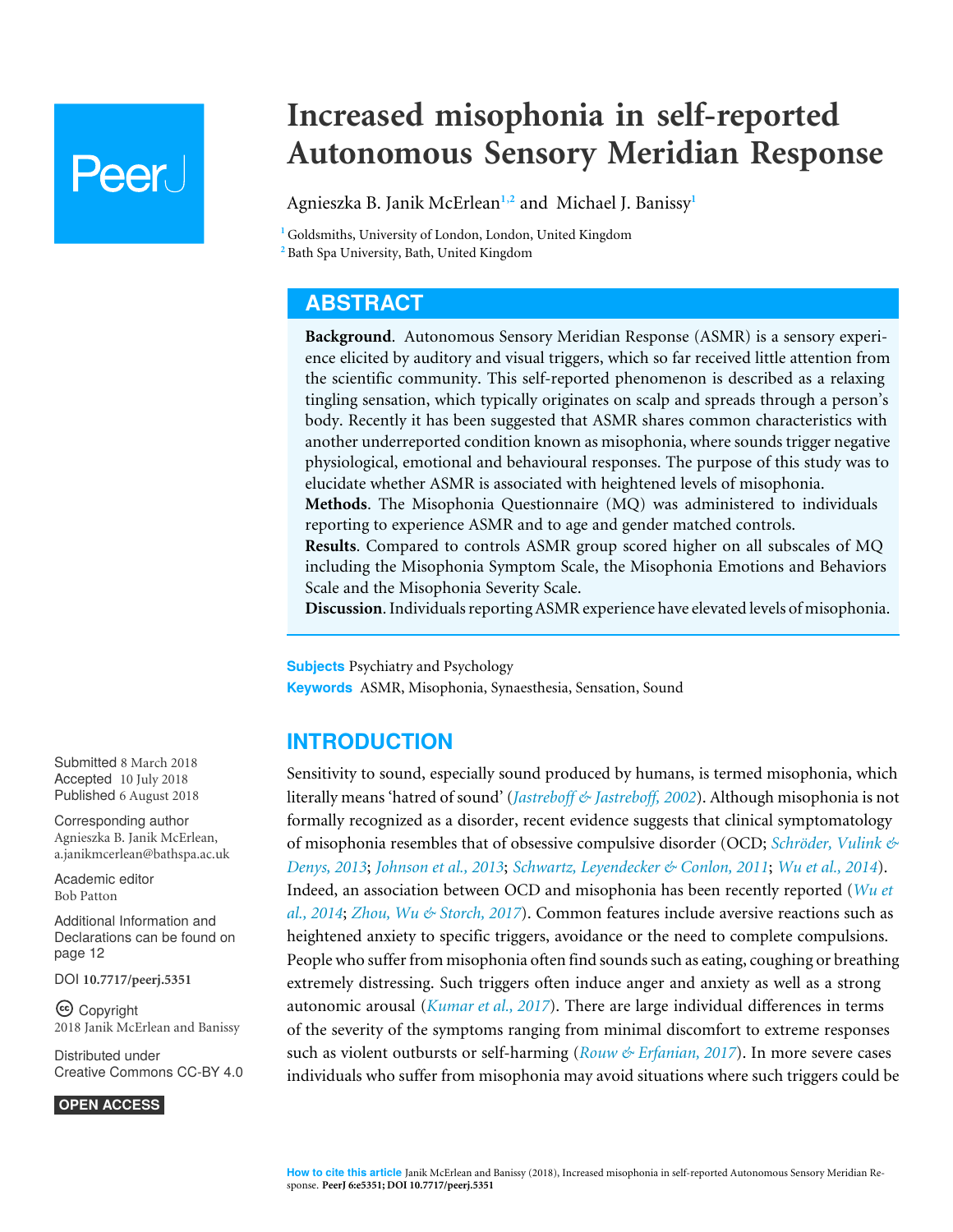encountered which, in turn, may interfere with day-to-day functioning (*[Cavanna & Seri,](#page-12-3) [2015](#page-12-3)*; *[Wu et al., 2014](#page-13-2)*; *[Edelstein et al., 2013](#page-12-4)*).

Interestingly, anecdotal reports and recent findings suggest that there may be an increased incidence of misophonia among individuals who experience Autonomous Sensory Meridian Response (ASMR) (*[Janik McErlean & Banissy, 2017](#page-12-5)*; *[Fredborg, Clark &](#page-12-6) [Smith, 2017](#page-12-6)*; *[Barratt, Spence & Davis, 2017](#page-11-1)*; *[Barratt & Davis, 2015](#page-11-2)*). ASMR is a self-reported sensory phenomenon described by those capable to experience it as a tingling sensation, which originates on scalp and spreads down the spine to the limbs. This experience is elicited by certain auditory and visual triggers including whisper, crisp sounds and personal attention (*[Janik McErlean & Banissy, 2017](#page-12-5)*; *[Fredborg, Clark & Smith, 2017](#page-12-6)*; *[Barratt](#page-11-2) [& Davis, 2015](#page-11-2)*). ASMR is reported to be highly relaxing and enjoyable, drawing hundreds of thousands of people every day to YouTube channels dedicated to this phenomenon. For instance, GentleWhispering, which is one of the most popular channels producing ASMR content has over one million subscribers and over 470,000,000 views (as of June, 2018).

While ASMR sensations are described as pleasurable and relaxing (*[Barratt & Davis, 2015](#page-11-2)*; *[Janik McErlean & Banissy, 2017](#page-12-5)*), many viewers of ASMR channels find certain sounds included in the videos distressing. This suggests that ASMR experience is a heterogenous phenomenon and that triggers commonly used in ASMR videos may result in vastly different reactions. These anecdotal reports have been corroborated by recent findings. For instance, although whispering is commonly reported to trigger pleasant tingling sensations it has also been reported as unpleasant in some circumstances (*[Janik McErlean & Banissy,](#page-12-5) [2017](#page-12-5)*; *[Fredborg, Clark & Smith, 2017](#page-12-6)*; *[Barratt & Davis, 2015](#page-11-2)*). Interestingly, as much as 25.3% of the ASMR-responders in *[Janik McErlean & Banissy](#page-12-5)*'s study (*[2017](#page-12-5)*) reported ''eating sounds'', which are common misophonia inducers (*[Wu et al., 2014](#page-13-2)*; *[Zhou, Wu &](#page-13-3) [Storch, 2017](#page-13-3)*), to be unpleasant and uncomfortable. This trigger received by far the most negative evaluation of all listed triggers including amongst others finger tapping, crinkly plastic and typing. This is in line with recent findings which showed that ''chewing sounds'' were among one of the least likely triggers to induce ASMR experience (*[Fredborg, Clark &](#page-12-6) [Smith, 2017](#page-12-6)*). Interestingly, *[Rouw & Erfanian \(2017\)](#page-13-4)* recently reported that a large portion of their misophonic participants (49%) also reported experiencing pleasurable tingling sensations induced by different sounds further suggesting a potential overlap between the two phenomena. At the same time, *[Barratt, Spence & Davis \(2017\)](#page-11-1)* found that 43% of ASMR self-reporters stated that they experience misophonia when provided with a description of the phenomenon.

Furthermore, it has been suggested that misophonia and ASMR might represent two ends of the same spectrum of sound sensitivity and that they may be linked to synaesthesia, which has been reported to be more common in ASMR-responders compared to general population (*[Barratt & Davis, 2015](#page-11-2)*). All these phenomena appear to share at least one similar characteristic—namely, they all rely on the inducer–concurrent relationship. In ASMR human generated sounds induce pleasurable tingling sensation while a negative physical and affective reaction is found in misophonia (*[Wu et al., 2014](#page-13-2)*; *[Zhou, Wu & Storch,](#page-13-3) [2017](#page-13-3)*; *[Edelstein et al., 2013](#page-12-4)*).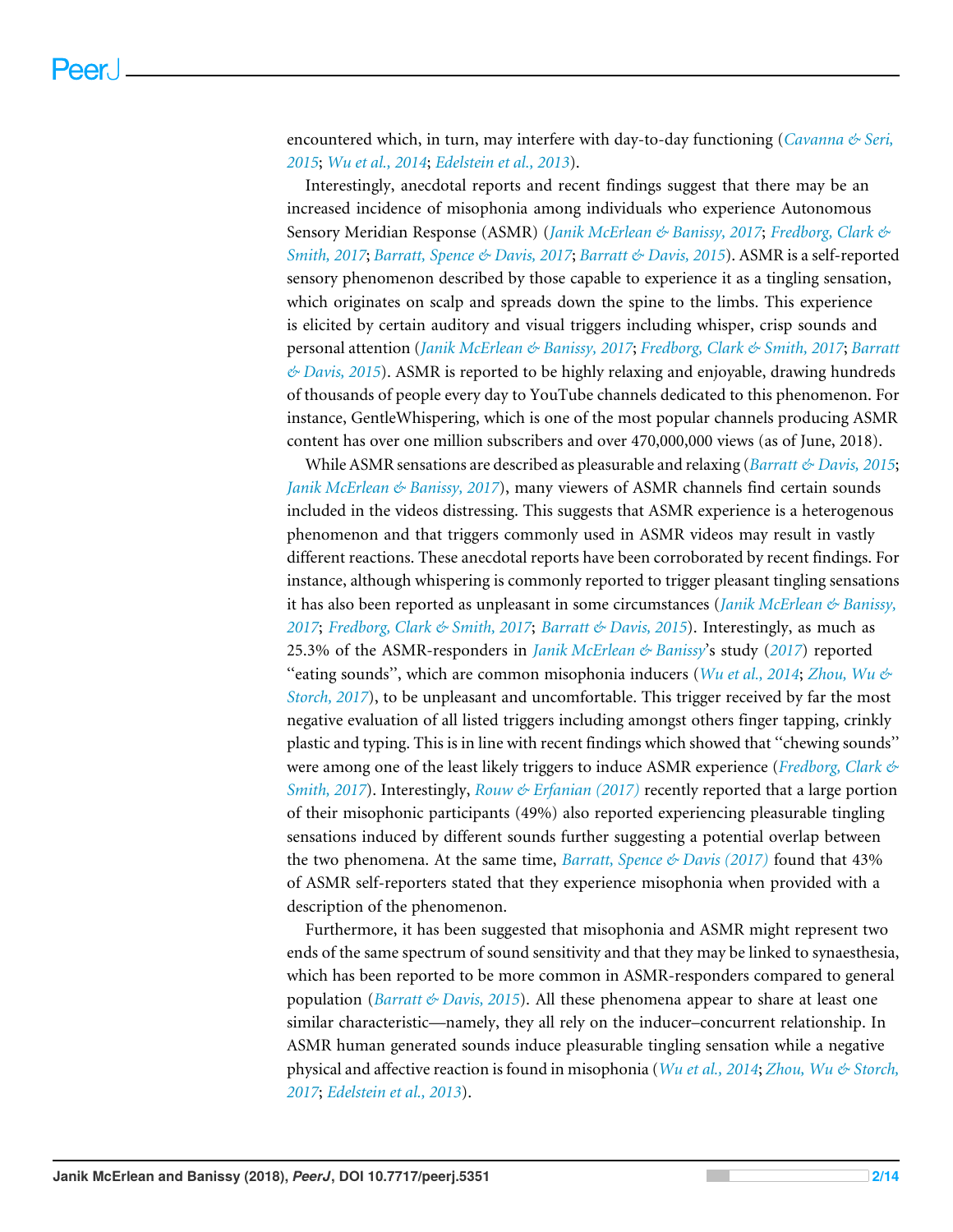The aim of this study was to establish whether ASMR is associated with heightened levels of misophonia. To do so the Misphonia Questionnaire (*[Wu et al., 2014](#page-13-2)*), which consists of three subscales—the Misophonia Symptom Scale (MSS), the Misophonia Emotions and Behaviors Scale (MEBS), and the Misophonia Severity Scale—was administered to a group of individuals reporting ASMR experiences and to age and gender matched controls.

# **MATERIALS & METHODS**

This study was conducted online and was approved by the ethical committee of Goldsmiths University of London. Participants were first presented with information about the study. They were also informed that the study is anonymous and that their participation is voluntary and that they may withdraw at any point without any consequences. Participants were requested to give electronic consent prior to commencing the study.

## **Participants**

The sample included in the primary analysis included sixty four ASMR—responders (40 female, 24 male; age  $M = 28.81$ , SD = 6.05, range: 18–38) and sixty eight controls (52 female, 16 male; age  $M = 26.75$ , SD = 11.20, range: 18–66). The two groups did not significantly differ in terms of age  $[t(104.395) = -1.326, p = .188]$  or gender  $[\chi^{2(1,N=132)}] = 3.047$ ,  $p = .081$ ). The ASMR sample was recruited via a Facebook site dedicated to ASMR [\(https://www.facebook.com/groups/ASMRGroup/\)](https://www.facebook.com/groups/ASMRGroup/). The following description of ASMR was provided: ''ASMR can be defined as a pleasurable tingling sensation which originates on scalp and spreads down the spine and through the whole body and which is typically induced by certain sounds (e.g., turning pages, crinkly wrapping paper, finger tapping), watching someone perform repetitive mundane actions (e.g., folding towels, going through items in a handbag), watching someone closely inspecting day-to-day objects, hearing whisper, watching someone's hair being brushed or watching videos with various role plays (visit to a doctor, spa or a shop)''. All ASMR-responders confirmed they experience ASMR based on this description. Participants recruited from the ASMR Facebook site who indicated they did not experience ASMR were excluded from the analysis. Similarly, in order to avoid any potential misunderstanding and false positive answers participants recruited among university students and acquaintances who reported to experience ASMR were also excluded from the primary analysis. Control participants were recruited among acquaintances and student population and were either given credit points, cash vouchers, or were entered into a prize draw. Participants were included in the control group based on a negative answer to a question whether they experience ASMR, which was accompanied by the same aforementioned description of the phenomenon.

## **Measures**

The Misphonia Questionnaire (*[Wu et al., 2014](#page-13-2)*) consists of three parts: the Misophonia Symptom Scale, the Misophonia Emotions and Behaviors Scale and the Misophonia Severity Scale. Misophonia Symptom Scale (MSS) establishes whether a person experiences any sound sensitivities by asking participants to rate how much each statement describes them on a 0 to 4 scale (0—*not at all true*, 4—*always true)*. This scale includes seven items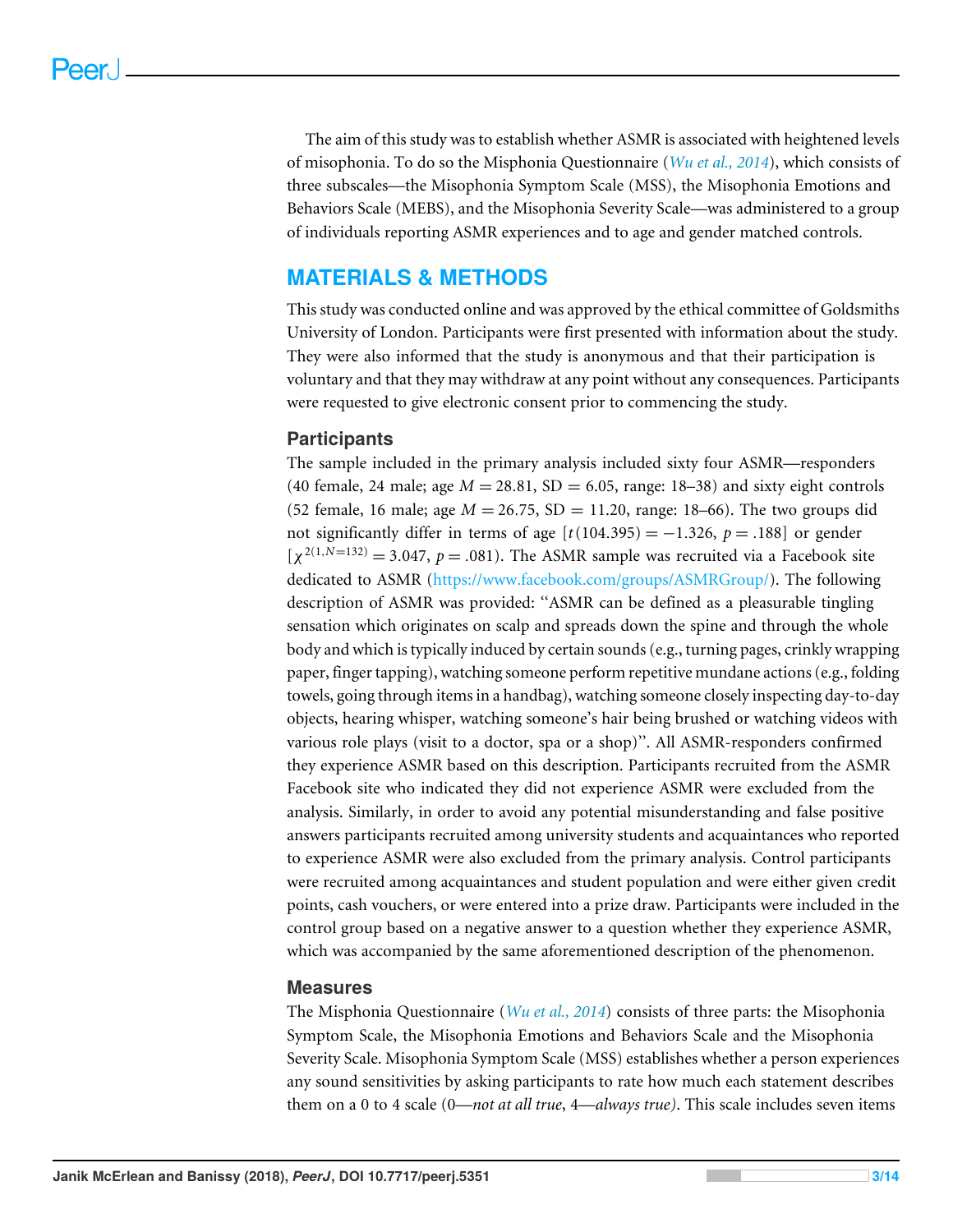such as e.g., "people eating", "repetitive tapping" and "rustling". A score of 14 or higher on this scale means that, on average, a participant scored greater than or equal to a score of "2" ("sometimes") for all questions and thus is treated as a cut-off score suggesting a presence of misophonia as per Wu and colleagues (*[2014](#page-13-2)*). An additional open-ended question was included where participants could add and rate another sound not listed in the questionnaire. This question was not included in the computation of the final scores as many answers fell under the categories already included in the questionnaire.

The Misophonia Emotions and Behaviors Scale (MEBS) refers to emotional and behavioural responses elicited by misophonia. It asks the participants to indicate how often their sound sensitivities lead to outcomes such as e.g., ''leave the environment to a place where the sound(s) cannot be heard anymore'', ''actively avoid certain situations in anticipation of the sound'' or ''have violent thoughts'' on a 0 to 4 scale with 0 being ''Never'' and 4 being ''Always.'' This scale contains ten items. An additional open-ended question was included where participants could write another response not listed in the questionnaire. This question was not included in the computation of the final scores as many answers fell under the categories already included in the questionnaire. Misophonia Symptom Scale and Misophonia Emotions and Behaviors Scale are summed to form the Misophonia Questionnaire Total score (MQ Total), ranging from 0 to 68.

The Misophonia Severity Scale is based on the NIMH Global Obsessive-Compulsive Scale (NIMH GOCS; *[Murphy, Pickar & Alterman, 1982](#page-12-7)*) which was modified to reflect the misophonia symptoms (*[Wu et al., 2014](#page-13-2)*). Participants are asked to rate the severity of their sound sensitivity by choosing one of fifteen possible ratings (1—minimal, 15—very severe.) A score greater than or equal to 7 indicates 'moderate sound sensitivity' which interferes with daily life and thus is treated as a cut-off for clinically significant symptoms. Participants were asked to tick 0 if they had no sound sensitivity. This study was conducted online.

# **RESULTS**

Scores on the Misophonia Questionnaire Total (MQ Total, Cronbach's alpha = .872) were analysed using an independent samples *t*-test which revealed a significant group difference  $[t(130) = 4.185, p \le 0.001, \text{ Cohen's } d = 0.73)$  with ASMR-responders scoring higher ( $M = 24.09$ ,  $SD = 10.48$ ) than controls ( $M = 16.80$ ,  $SD = 9.51$ ; [Fig. 1\)](#page-4-0). To further elucidate whether this result was due to group differences on either the Misophonia Symptom Scale (Cronbach's alpha = .829), or the Misophonia Emotions and Behaviors Scale (Cronbach's alpha = .874) a 2 (group: controls, ASMR-responders)  $\times$  2 (subscales: MSS, MEBS) ANOVA was conducted. This revealed no interaction  $(F(1,130) = .603$ ,  $p = .439, \text{ n}p^2 = .005$ ) and a main effect of group  $[F(1,130) = 17.513, p \le .001, \text{ n}p_2 = .119]$ with ASMR-responders scoring overall higher on both subscales ( $M = 12.05$ ,  $SE = .62$ ) compared to controls ( $M = 8.40$ ,  $SE = .60$ ). In addition, 36% of ASMR-responders compared to 22% non-responders scored 14 and above on the Misophonia Symptom Scale, which is treated as clinically significant misophonia symptoms. However, this difference in proportions between the two groups was statistically non-significant  $\chi^{2(1,N=132)} = 1.74$ ,  $p = .186$ ).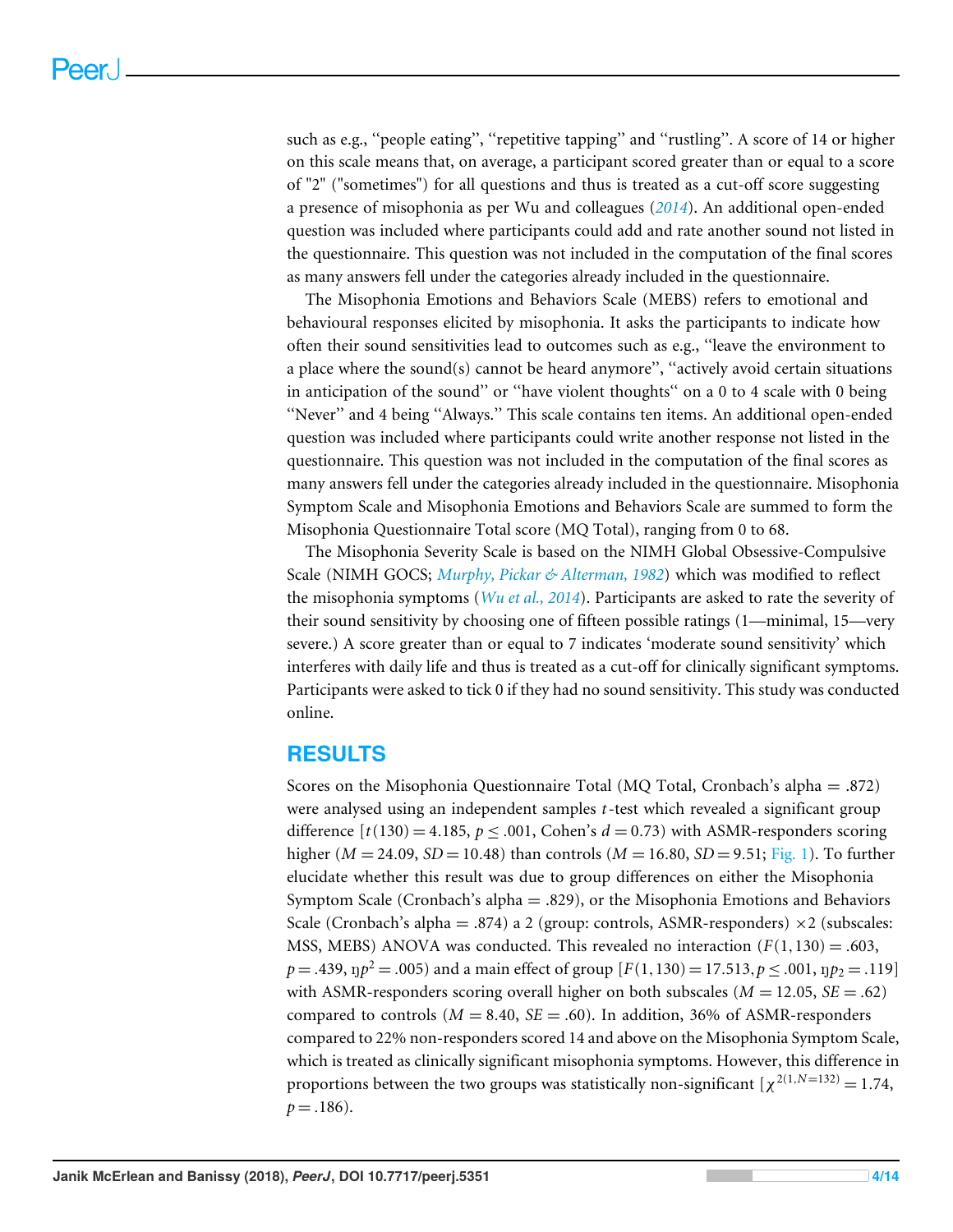<span id="page-4-0"></span>



#### Full-size [DOI: 10.7717/peerj.5351/fig-1](https://doi.org/10.7717/peerj.5351/fig-1)

Scores on the Misophonia Severity Scale were analysed using independent-samples Mann–Whitney *U* test. This analysis revealed a significant group difference  $(U(132)$  = 1,733.000, $z = -2.055$ ,  $p = .040$ ) due to ASMR-responders scoring higher (*Mdn* = 3.00) than controls ( $Mdn = 1.500$ ) [\(Fig. 2\)](#page-5-0). Additionally, 12.5% of ASMR-responders compared to 6% of the control sample reported 7 or above on the Misophonia Severity Scale which is treated as clinically significant misophonia level. However, this difference in severity levels between the groups was statistically non-significant  $[\chi^{2(1,N=132)} = 3.09, p = .078)$ .

A correlational analysis was also performed to examine the relationship between the Misophonia Severity Scale and the individual questions on the Misophonia Symptom Scale and the Misophonia Emotions and Behaviors Scale. This revealed significant positive correlations (all at  $p < .001$ ) between all individual items and severity scores [\(Table 1\)](#page-6-0), suggesting that severity of misophonia is related to increased scores on all items included in the Misophonia Symptom Scale and the Misophonia Emotions and Behaviors Scale.

#### **Analysis based on female participants only**

As there were more females in the control group a control analysis was also conducted in order to establish whether gender impacted the results. This entailed running the same analysis on female participants only. The two groups did not differ in terms of age  $[t(90) = 1.360, p = .177]$ . Performance on the MQ Total was analysed using an independent samples *t*-test which revealed a significant group difference  $[t(90) = 3.823, p = < .001, Cohen'sd = 0.80)$  with ASMR-responders scoring higher  $(M = 26.22, SD = 10.30)$  than controls  $(M = 18.13, SD = 9.87)$ . Subsequently, a 2 (group: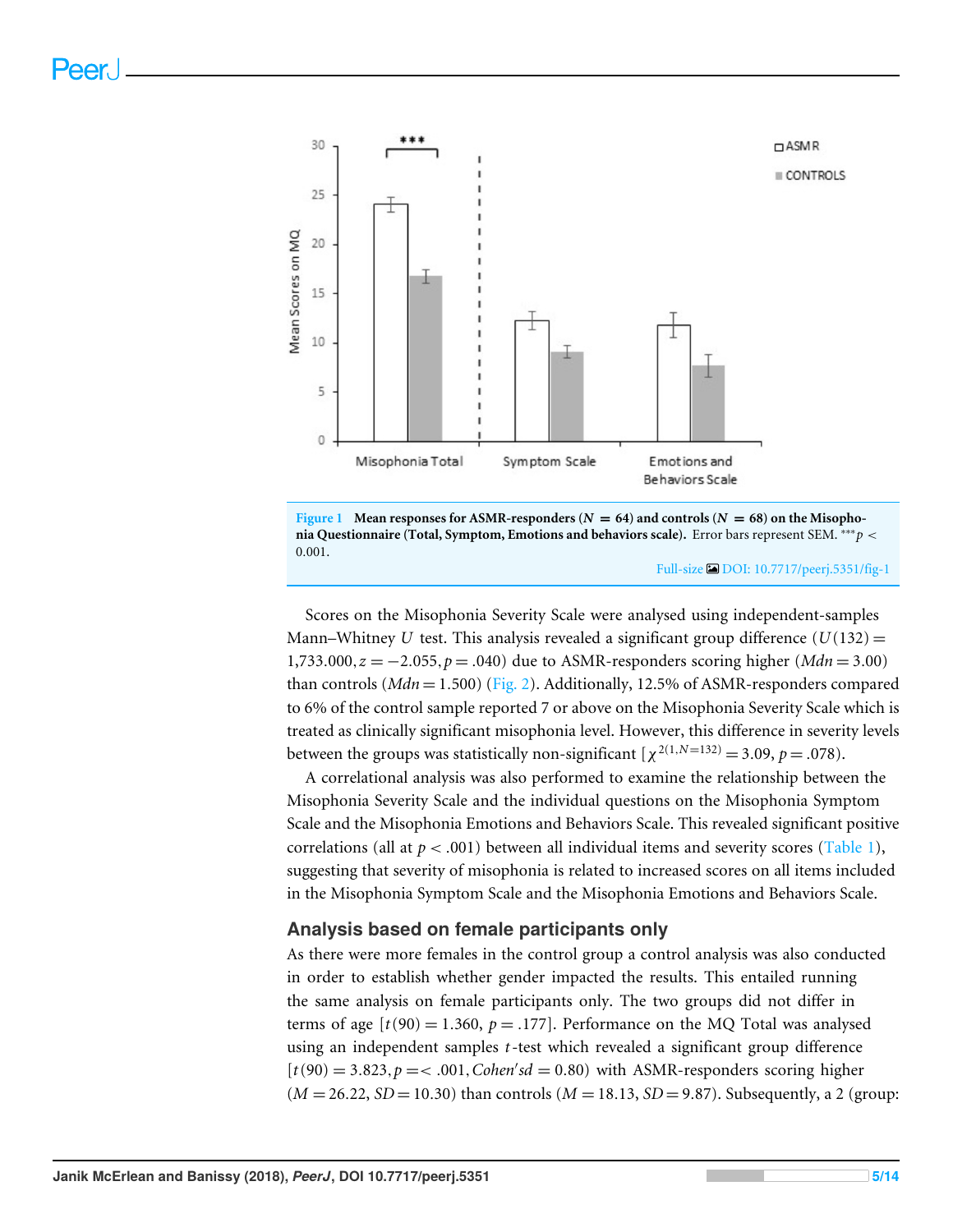<span id="page-5-0"></span>

**Figure 2** Scores for ASMR-responders ( $N = 64$ ) and controls ( $N = 68$ ) on the Misophonia Severity **Scale.** Sample medians are shown by vertical lines.  $*p < 0.05$ . Full-size [DOI: 10.7717/peerj.5351/fig-2](https://doi.org/10.7717/peerj.5351/fig-2)

controls, ASMR-responders)  $\times$  2 (subscales: MSS, MEBS) ANOVA revealed no interaction  $(F(1,90) = 3.652, p = .059, \text{ up}^2 = .001)$  and a main effect of group  $[F(1,90) = 14.615,$  $p = <.001$ ,  $\text{np}^2 = .140$ ] with ASMR-responders scoring overall higher on both subscales  $(M = 13.11, SE = .80)$  compared to controls  $(M = 9.06, SE = .70)$ . As with the primary analyses described above, performance on the Misophonia Severity Scale was analysed using an independent-samples Mann–Whitney *U* test. This analysis revealed a significant group difference (*U*(92) = 768.000,  $z = −2.178$ ,  $p = .029$ ) due to ASMR-responders scoring higher ( $Mdn = 4.00$ ) than controls ( $Mdn = 3.00$ ). Thus, qualitatively similar results were found when analysing female participants only to the analysis performed on both male and female participants.

There were, however, differences in the proportion of female participants who scored 14 and above on the Misophonia Symptom Scale compared to the proportion reported by groups including both male and female participants. Specifically, 35% of ASMR-responders compared to 26% non-responders scored 14 and above on this scale. However, similar to the primary findings involving data from males and females, this difference in proportions of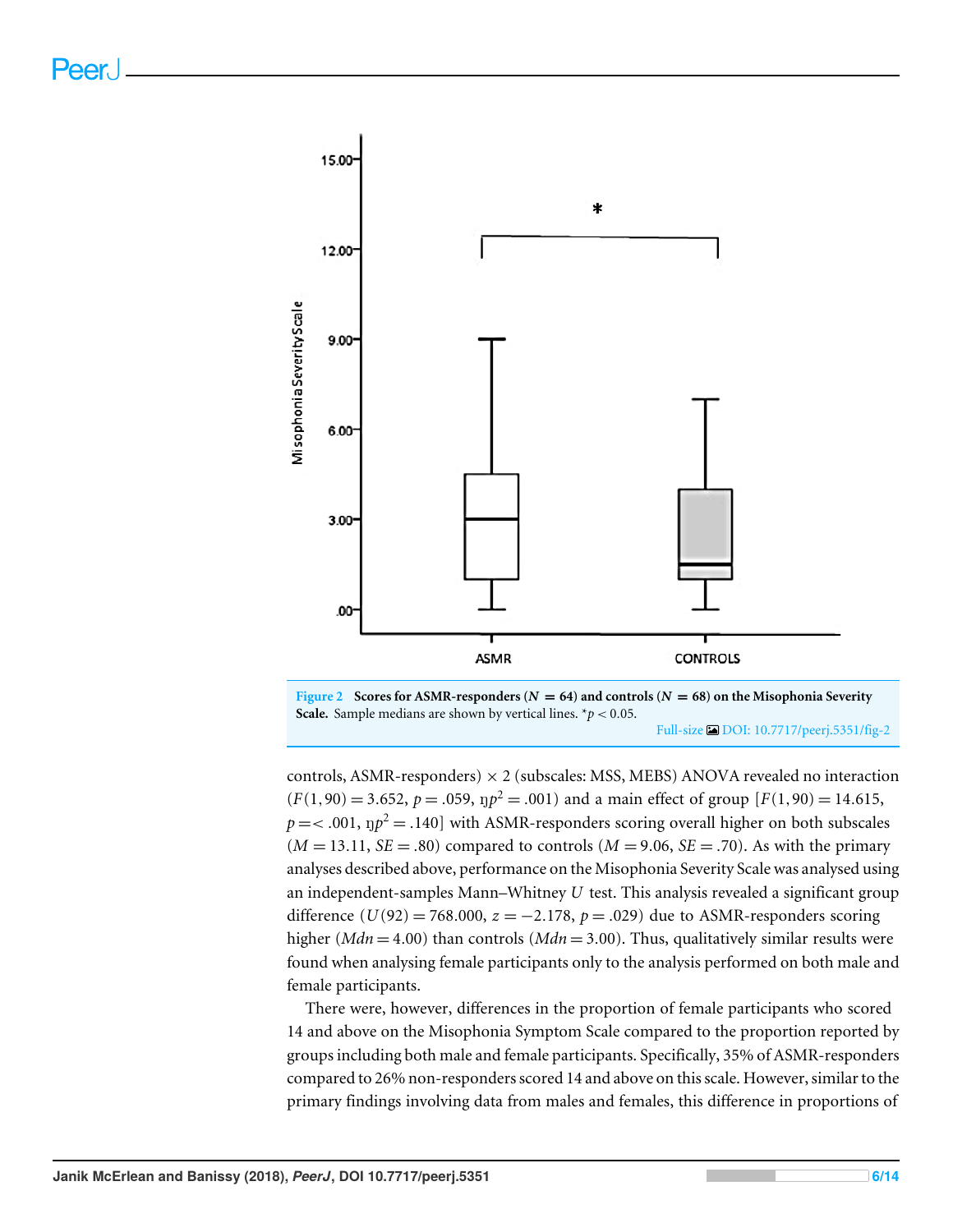| Misophonia<br><b>Symptom Scale</b>      | Misophonia<br><b>Severity Scale</b> |
|-----------------------------------------|-------------------------------------|
| Q1                                      | $.421***$                           |
| Q2                                      | $.364***$                           |
| Q3                                      | $.370***$                           |
| Q <sub>4</sub>                          | $.418***$                           |
| Q <sub>5</sub>                          | $.311***$                           |
| Q <sub>6</sub>                          | $.458***$                           |
| Q7                                      | $343***$                            |
| Misophonia Emotions and Behaviors Scale |                                     |
| Q1                                      | $429***$                            |
| $\mathrm{Q}2$                           | $.456***$                           |
| Q <sub>3</sub>                          | $413***$                            |
| Q <sub>4</sub>                          | 484***                              |
| Q <sub>5</sub>                          | $423***$                            |
| Q <sub>6</sub>                          | $.422***$                           |
| Q7                                      | $308***$                            |
| Q8                                      | $.334***$                           |
| Q <sub>9</sub>                          | $370***$                            |
| Q10                                     | $.386***$                           |

<span id="page-6-0"></span>**Table 1 Correlation coefficients between individual questions on the Misophonia Symptom Scale and the Misophonia Severity Scale and between the Misophonia Emotions & Behaviors Scale and the Misopphonia Severity Scale.**

<span id="page-6-1"></span>**Notes.**  $p^*$  *p* < .001.

participants scoring in the clinically relevant range was non-significant  $[\chi^{2(1,N=92)}]=0.69$ , *p* = .40). Additionally, while the percentage of participants who reported 7 or above on the Misophonia Severity Scale was exactly the same as for the entire ASMR group (12.5%) only 3.8% of the control sample scored 7 or above on this scale. This result was also statistically non-significant  $[\chi^{2(1,N=92)}] = 2.40, p = .12$ .

In addition to these primary analyses, we also conducted analyses on a subset of control participants who reported ASMR (i.e., those who reported ASMR but were not recruited from social media sites for the experience). We observed a qualitatively similar pattern of results (see [Supplemental Information 2\)](http://dx.doi.org/10.7717/peerj.5351#supp-2).

# **DISCUSSION**

The aim of this study was to examine whether ASMR is linked to increased levels of misophonia. The suggestion that these two phenomena may be linked was originally put forward by *[Barratt & Davis \(2015\)](#page-11-2)* who pointed out that misophonia and ASMR might represent polar opposites of the same spectrum of sound sensitivity where human generated sounds elicit pleasurable tingling sensation in case of ASMR and negative physical and emotional responses in case of misophonia. In addition, based on previous findings suggesting that large proportion of ASMR-responders reported a negative reaction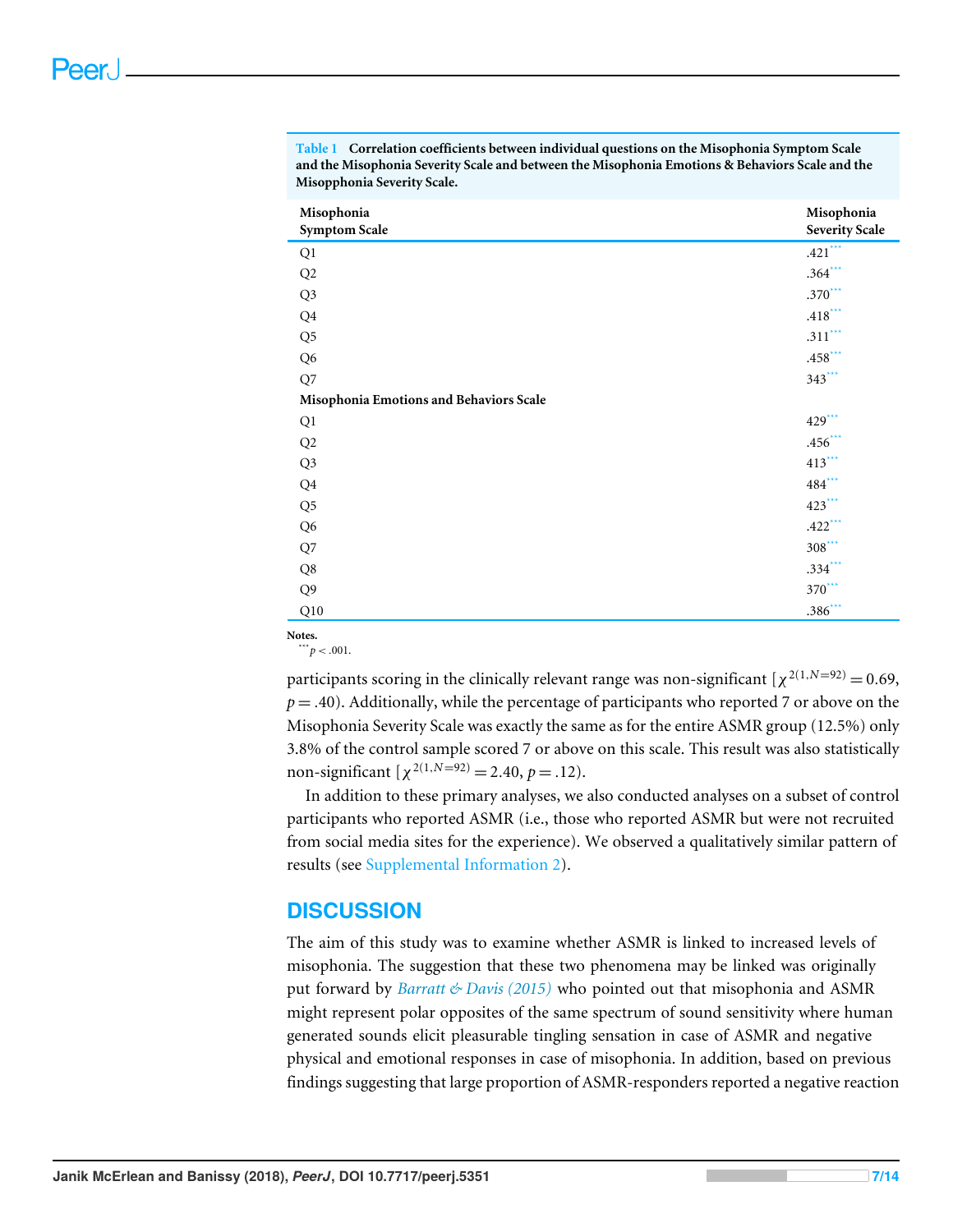to ''eating sounds'' (*[Janik McErlean & Banissy, 2017](#page-12-5)*), which are common misophonia inducers (*[Wu et al., 2014](#page-13-2)*; *[Zhou, Wu & Storch, 2017](#page-13-3)*), it was hypothesised that ASMR may be associated with heightened misophonia symptoms.

In order to establish whether ASMR is linked with elevated levels of misophonia a group of ASMR-responders and controls were administered the online Misophonia Questionnaire (*[Wu et al., 2014](#page-13-2)*). The results showed that ASMR-Responders scored higher on the Misophonia Symptom Scale (MSS), which examines whether a person experiences sensitivity to sounds such as e.g., people eating or repetitive tapping. This suggests that ASMR is linked to enhanced sound sensitivity relative to general population. In addition, 36% of ASMR-Responders compared to 22% of non-responders scored 14 and above on this subscale of the Misophonia Questionnaire, indicating that on average they scored greater than or equal to a score of 2 (sometimes) for all of the symptom questions and thus a larger proportion of ASMR-Responders meet the criteria for misophonia diagnosis relatively to the control sample. These results are more conservative than previously reported (43%—*[Barratt, Spence & Davis, 2017](#page-11-1)*), which most likely reflects methodological differences employed in the two studies. At the same time, the prevalence rate of misophonia in the general population reported in this study is similar to the previously reported rates among university students (20%—-*[Wu et al., 2014](#page-13-2)*; 23.1%—*[Zhou, Wu & Storch, 2017](#page-13-3)*). However, it is of note that the proportions of ASMR-responders and controls who meet the criteria for misophonia diagnosis based on cut-off scores on this scale are not statistically different.

ASMR-Responders also scored higher on the Misophonia Emotions and Behaviors Scale, which measures emotional and behavioural responses to certain sounds that include actively avoiding certain situations in anticipation of the sound, having violent thoughts or becoming physically aggressive. This suggests that heightened sound sensitivity present in ASMR as indicated by elevated scores on the Misophonia Symptom Scale in this group is associated with more severe negative behavioural and emotional outcomes relatively to control participants. In addition, ASMR-responders had increased scores on the Misophonia Questionnaire Total (MQ Total) scale, which is calculated by adding the two individual subscales (MSS and MEBS) together.

Further, ASMR-responders had increased scores on the Misophonia Severity Scale, which suggests greater level of severity of sound sensitivity in this population compared to controls. 12.5% of ASMR-responders compared to 6% of the control sample reported 7 or above on this scale, which is interpreted as clinically significant misophonia symptoms that can interfere with normal functioning. Although twice as many ASMR-responders reported clinically significant misophonia symptoms relative to control participants in this study, this difference was statistically non-significant and overall, these percentages are much lower than previously reported prevalence rates in the general population which is quite perplexing (19.9%—*[Wu et al., 2014](#page-13-2)*; 16.6%—*[Zhou, Wu & Storch, 2017](#page-13-3)*). This may suggest that misophonia experienced by the participants in this study is rarely bothersome to a point where it interferes with daily activities. Replicating current findings with another group of participants and perhaps using a different misophonia instrument will be an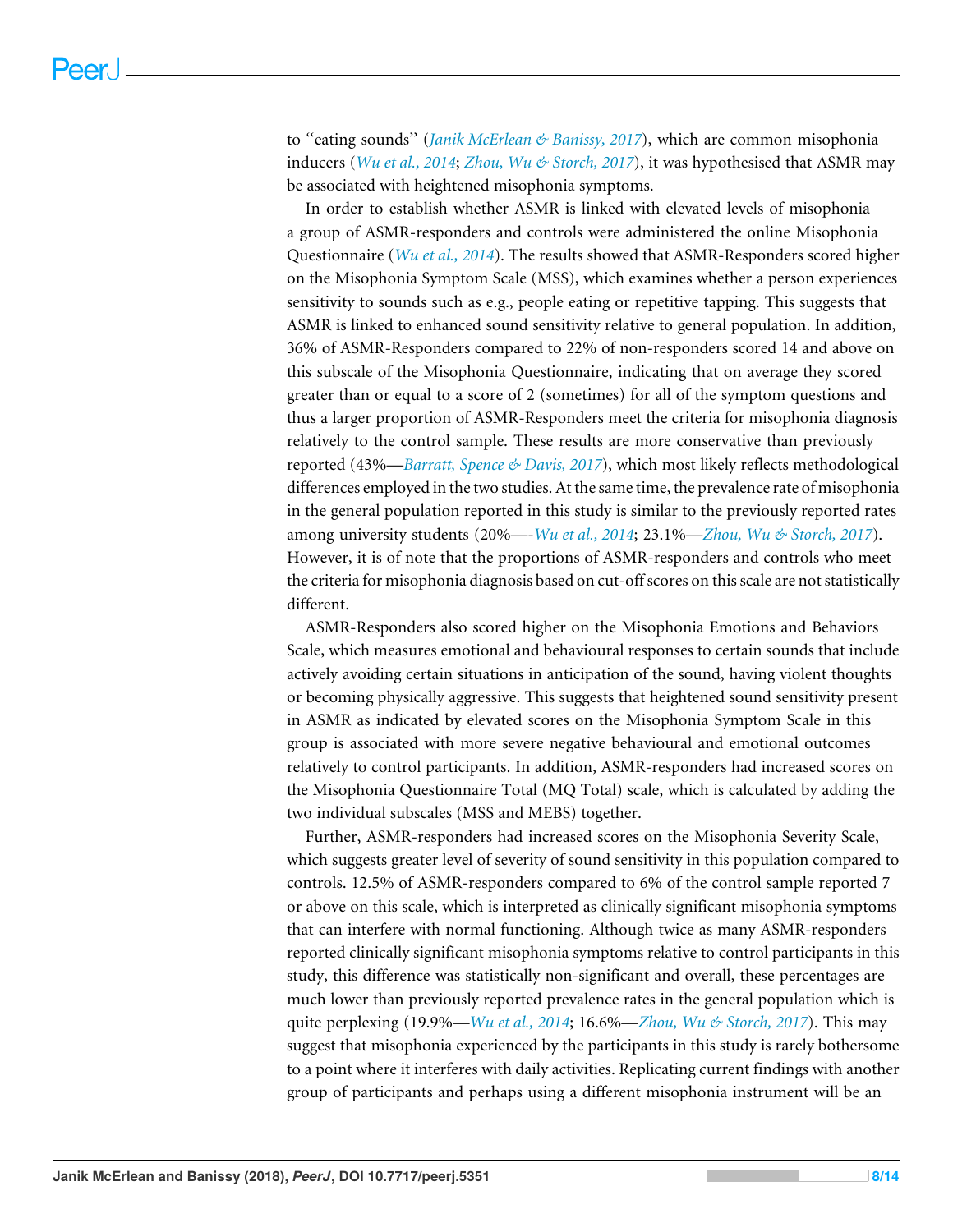important next step, which will further verify current findings and shed more light on the relationship between the two conditions.

A large proportion of participants recruited outside of the ASMR Facebook site (47%) also indicated to experience ASMR based on the given description of the phenomenon. These participants were not included in the primary analysis as it was not possible to firmly exclude the possibility of them providing false positive answers as no additional questions regarding ASMR were asked. Nevertheless, it is possible that these individuals also genuinely experience this phenomenon. In order to establish whether this group (ASMR Non-Social Media) showed a similar pattern of results to ASMR Social-Media recruited from the aforementioned Facebook site dedicated to ASMR an additional analysis was conducted (see [Supplemental Information 2\)](http://dx.doi.org/10.7717/peerj.5351#supp-2). As the three groups had substantially more female than male participants, and gender did affect some of the results in this extra analysis, only data contributed by female participants is discussed. Current findings suggest that ASMR Non-Social Media scored significantly higher on MQ Total and overall on MSS and MEBS compared to ASMR Social-Media and controls. However, the difference between ASMR Social-Media and ASMR Non-Social Media was only marginally significant suggesting similar pattern of results across these two groups on overall scores. Results pertaining to the prevalence of clinically significant symptoms based on the ratings on the MSS showed ASMR Non-Social Media group to have a significantly higher proportion of individuals reporting clinically relevant symptoms compared to both controls and ASMR Social-Media. With respect to the reported severity levels there was no difference between ASMR Non-Social Media and ASMR Social-Media. There was also no statistically significant difference in prevalence rates in terms of the reported severity levels between ASMR Non-Social Media and ASMR Social-Media. Therefore, in general it appears that ASMR Non-Social Media and ASMR Social-Media show a similar pattern of results with respect to MQ Total, MSeverity and prevalence rates based on severity scores. They do, however, have a much higher prevalence rate (70.8%) of clinically relevant symptoms based on MSS scores compared to ASMR Social-Media (35%) and controls (26%), which was found to be statistically significant.

Therefore, similarly to participants recruited through ASMR Facebook site individuals recruited in a more systematic way who self-identified as experiencing ASMR also show increased levels of misophonia compared to controls. Moreover, their misophonia appears to be even more pronounced compared to ASMR-Responders recruited through ASMR community sites as evidenced by increased scores on all variables and a much larger proportion of them scoring within the clinically significant range on the MSS.

As the overall pattern of results with respect to misophonia was similar between ASMR Social-Media and ASMR Non-Social Media it appears that the latter group may have consistent experiences to those reporting ASMR from the social media community. However, in order to eliminate the possibility of a third variable accounting for this result (e.g., comorbidity with other conditions) a more thorough investigation controlling for such potentially confounding factors will need to be carried out in the future. The findings also suggest that when recruiting participants in a more systematic way (university students and acquaintances rather than special interests groups) almost half of the sample reported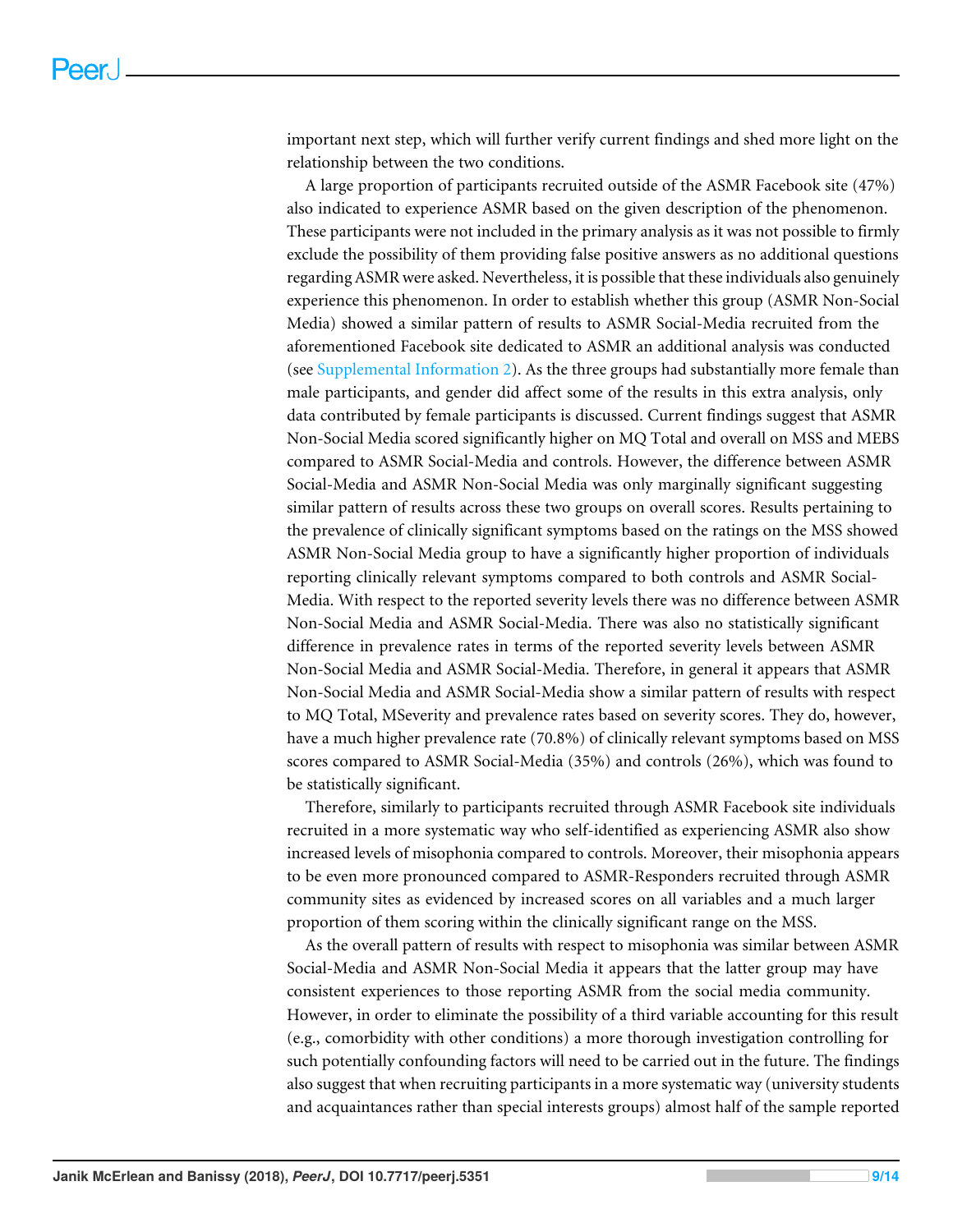ASMR experiences, suggesting that this phenomenon may be highly prevalent in the general population. This could account for the huge popularity of the YouTube channels producing ASMR content. However, as mentioned earlier, stricter verification methods will need to be employed in the future in order to assess this claim.

Current results may also suggest that while individuals who experience ASMR may have increased overall levels of misophonia compared to controls, those who seek membership in online communities dedicated to ASMR may have lower levels of misophonia compared to individuals who experience ASMR but are either not aware of the phenomenon or do not actively engage in such online communities. It is feasible that only those individuals with moderate levels of misophonia would seek ASMR videos as they often include sounds which could also trigger misophonia in some ASMR-responders. However, as no questions regarding viewing habits were included in the questionnaire it is not possible to establish how many of ASMR Non-Social Media group were previously aware of this phenomenon and whether they engage in watching ASMR videos. The latter was also not established in case of the ASMR Social-Media group either. This shortcoming will need to be addressed in future research to gain better understanding of the obtained results.

Taken together, the findings reported here of heightened misophonia symptomatology among individuals who report ASMR relative to controls are in line with previous suggestions of a potential link between the two conditions (*[Barratt & Davis, 2015](#page-11-2)*; *[Janik](#page-12-5) [McErlean & Banissy, 2017](#page-12-5)*; *[Fredborg, Clark & Smith, 2017](#page-12-6)*; *[Rouw & Erfanian, 2017](#page-13-4)*; *[Barratt,](#page-11-1) Spence*  $\&$  *Davis, 2017*). This further supports the notion that these two phenomena may indeed represent two ends of the same sound sensitivity spectrum and that they can co-occur in the same individuals. They also further suggest that there is a wide heterogeneity among ASMR-responders in terms of the triggers, which in some may produce positive while in others may lead to negative physiological, emotional and behavioural outcomes. In addition, both phenomena have been linked with a strong physical response to triggers. Misophonia has been associated with increased autonomic activation indexed with heart rate and galvanic skin response (*[Kumar et al., 2017](#page-12-2)*). At the same time, pleasurable tingling sensation reported by ASMR-responders is the essence of ASMR experience (*[Barratt &](#page-11-2) [Davis, 2015](#page-11-2)*). Interestingly, pleasurable reaction to music experienced as 'chills' has also been linked to increased heart rate, electromyogram activity and respiration depth (*[Blood](#page-11-3) [& Zatorre, 2001](#page-11-3)*). Therefore, phenomenologically ASMR and misophonia appear similar, however, objective measures need to be employed in the future to provide physiological evidence for the sensory experience reported by ASMR-responders.

These findings are also interesting in light of the suggestion that ASMR and misophonia appear to rely on similar inducer-concurrent mechanisms as synaesthesia (*[Barratt & Davis,](#page-11-2) [2015](#page-11-2)*). Indeed, the prevalence rate of synaesthesia among ASMR-responders appears to be greater compared to non-responders (*[Barratt & Davis, 2015](#page-11-2)*), although more strict verification methods need to be implemented to verify this claim. In addition, all three phenomena have been associated with abnormal brain connectivity (*[Kumar et al., 2017](#page-12-2)*; *[Smith, Fredborg & Kornelsen, 2016](#page-13-5)*; *[Dovern et al., 2012](#page-12-8)*), potentially suggesting shared mechanisms between misophonia, ASMR and synaesthesia. Specifically, compared to controls ASMR-responders at rest have been found to have less functional connectivity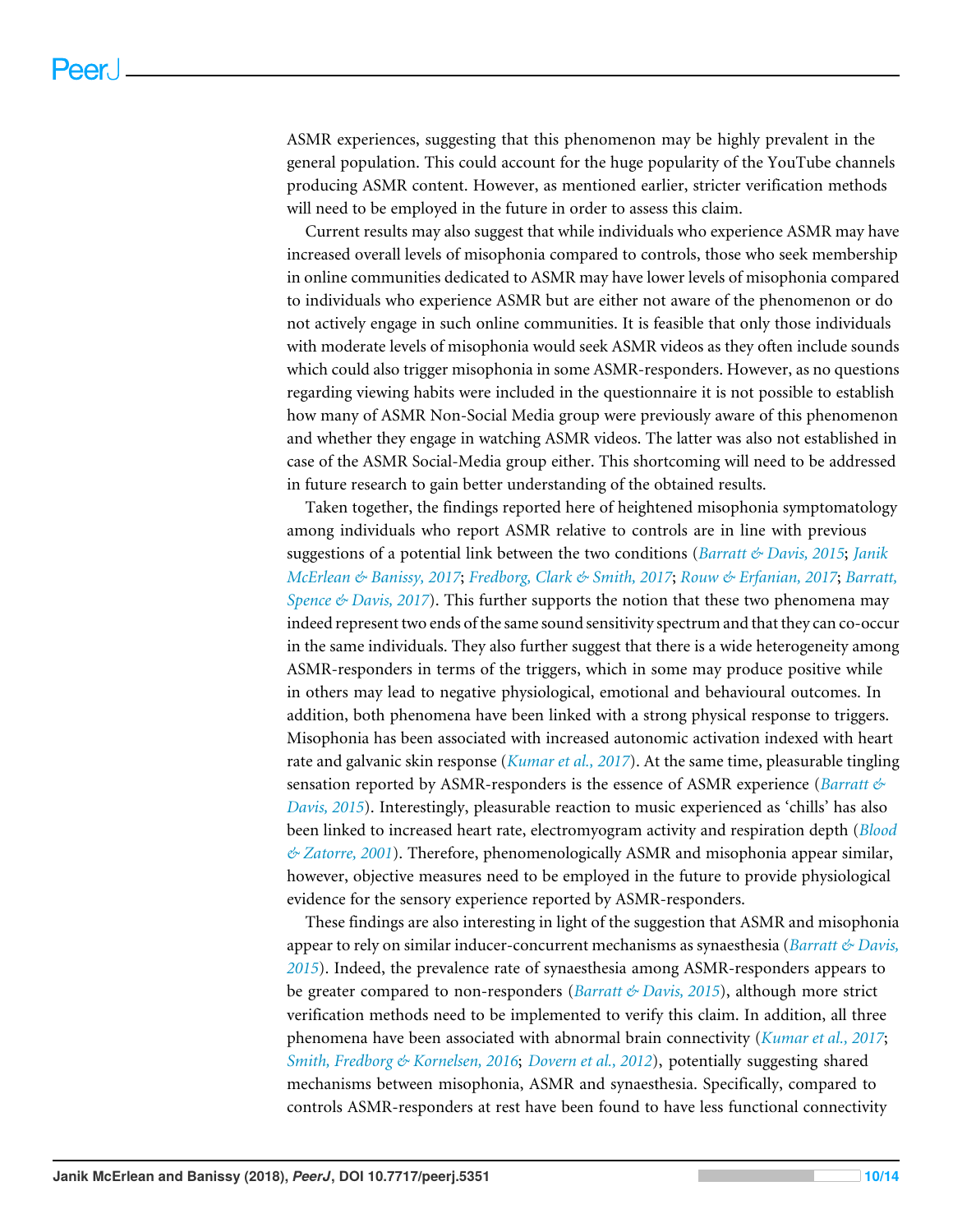within the default mode network (DMN), increased connectivity between different sensory regions and reduced connectivity between the frontal lobes and regions involved in sensory and attentional processes (*[Smith, Fredborg & Kornelsen, 2016](#page-13-5)*). These findings have been suggested to reflect diminished suppression of the multimodal experiences, which constitute the essence of ASMR. At the same time major theories postulate that synaesthesia arises as a result of reduced inhibition from multisensory (*[Grossenbacher &](#page-12-9) [Lovelace, 2001](#page-12-9)*) and executive control brain areas (*[Cohen Kadosh et al., 2009](#page-12-10)*) to sensory regions. Misophonia has also been linked to abnormal functional connectivity. Specifically, it has been associated with increased activity in the anterior insular cortex (AIC), which has been linked to interoceptive ability and emotion processing (*[Critchley & Harrison, 2013](#page-12-11)*) and enhanced functional connectivity between AIC and areas within the DMN suggesting that misophonia entails enhanced focus on internal signals coupled with attribution of exaggerated salience to otherwise ordinary sounds (*[Kumar et al., 2017](#page-12-2)*). As no studies to date examined the neural activity underlying ASMR sensation while it is being experienced it is not clear whether similar results to those obtained during misophonic episodes would also pertain to this condition. It will be an important avenue to pursue in order to further examine the links between the two conditions.

Current results are also interesting in light of the reports of an association between misophonia, obsessive-compulsive disorder, anxiety and depressive symptoms (*[Wu](#page-13-2) [et al., 2014](#page-13-2)*; *[Zhou, Wu & Storch, 2017](#page-13-3)*) and findings suggesting potentially heightened levels of psychological distress and increased levels of neuroticism among ASMRresponders (*[Janik McErlean & Banissy, 2017](#page-12-5)*; *[Fredborg, Clark & Smith, 2017](#page-12-6)*). However, a more systematic examination of the relationship between ASMR, misophonia, OCD, anxiety and depression is needed. This would also allow to constrain the current results. Specifically, in light of the findings suggesting a general pattern of comorbidity between psychiatric/clinical disorders (*[Kessler et al., 2005](#page-12-12)*; *[Kessler et al., 1994](#page-12-13)*), controlling for other symptoms/conditions (e.g., sensory sensitivity, OCD, depression, trauma) would allow to establish whether obtained results reflect a specific relationship between ASMR and misophonia, or whether current results are a bi-product of potential relationships between ASMR and other symptoms/conditions.

Additionally, as the current study uses a binary classification with respect to ASMR, examining the degrees of relationship between ASMR and misophonia is limited. Employing rating scales measuring the intensity of ASMR would be an important next step as it would allow for more comprehensive examination of the relationship between ASMR and misophonia and other conditions which also exist on a continuum.

# **CONCLUSIONS**

In summary, the current findings suggest increased levels of misophonia among individuals reporting ASMR relative to controls with respect to all subscales of the Misphonia Questionnaire (*[Wu et al., 2014](#page-13-2)*) including Misophonia Symptom Scale, Misophonia Emotions and Behaviors Scale and Misophonia Severity Scale. These results are in line with previous suggestions that ASMR and misophonia represent two ends of the same sound sensitivity spectrum (*[Barratt & Davis, 2015](#page-11-2)*).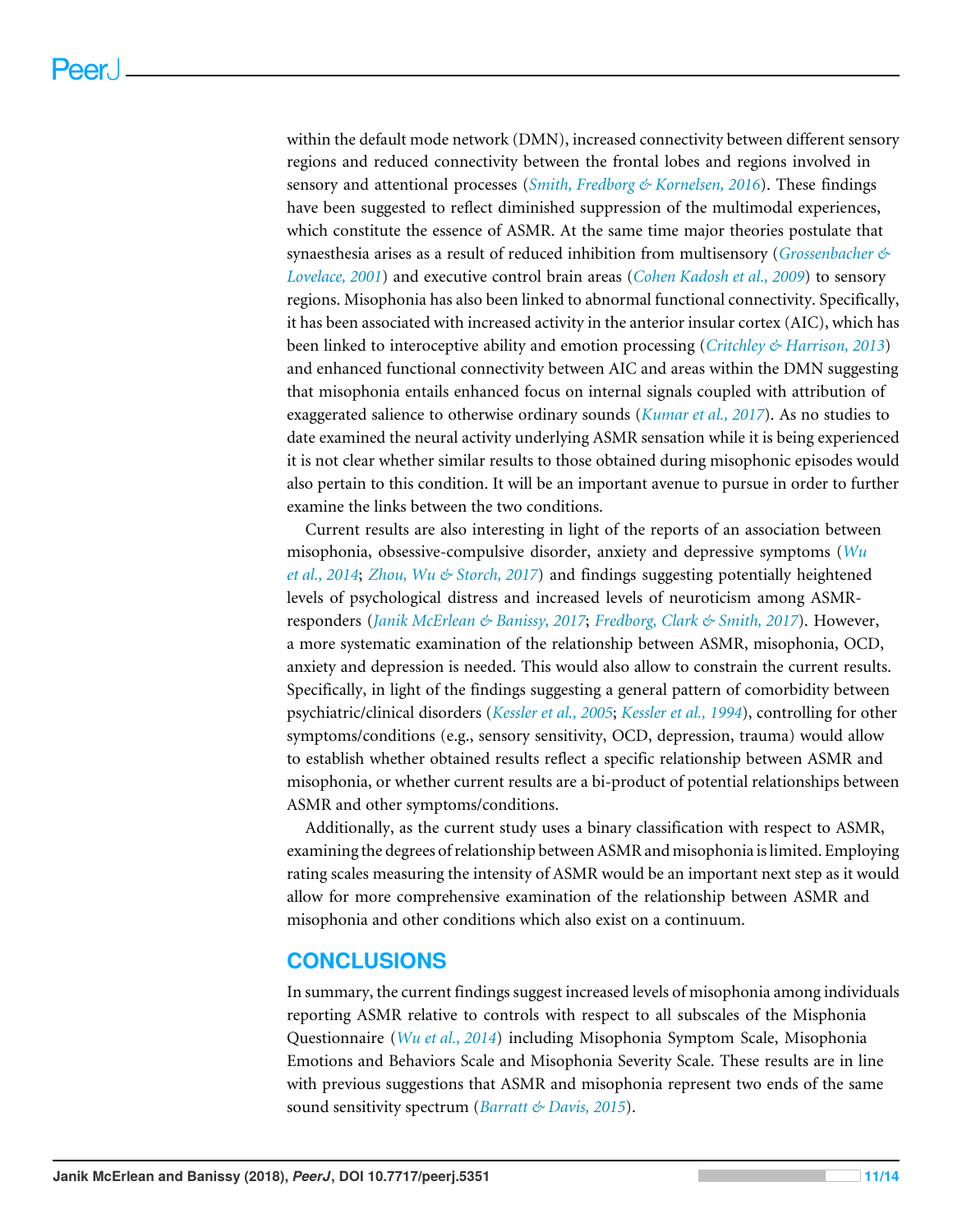# <span id="page-11-0"></span>**ADDITIONAL INFORMATION AND DECLARATIONS**

## **Funding**

Agnieszka B. Janik McErlean was supported by a PhD Studentship from the Economic and Social Research Council. The funders had no role in study design, data collection and analysis, decision to publish, or preparation of the manuscript.

#### **Grant Disclosures**

The following grant information was disclosed by the authors: Economic and Social Research Council.

#### **Competing Interests**

The authors declare there are no competing interests.

#### **Author Contributions**

- [Agnieszka B. Janik McErlean](#page-0-2) conceived and designed the experiments, performed the experiments, analyzed the data, contributed reagents/materials/analysis tools, prepared figures and/or tables, authored or reviewed drafts of the paper, approved the final draft.
- [Michael J. Banissy](#page-0-3) authored or reviewed drafts of the paper, approved the final draft.

# **Human Ethics**

The following information was supplied relating to ethical approvals (i.e., approving body and any reference numbers):

This study was approved by the ethical committee of Goldsmiths University of London.

#### **Data Availability**

The following information was supplied regarding data availability: The raw data are provided in a [Supplemental File.](http://dx.doi.org/10.7717/peerj.5351#supplemental-information)

#### **Supplemental Information**

Supplemental information for this article can be found online at [http://dx.doi.org/10.7717/](http://dx.doi.org/10.7717/peerj.5351#supplemental-information) [peerj.5351#supplemental-information.](http://dx.doi.org/10.7717/peerj.5351#supplemental-information)

# **REFERENCES**

- <span id="page-11-2"></span>**Barratt EL, Davis NJ. 2015.** Autonomous Sensory Meridian Response (ASMR): a flowlike mental state. *PeerJ* **3**:e851 [DOI 10.7717/peerj.851.](http://dx.doi.org/10.7717/peerj.851)
- <span id="page-11-1"></span>**Barratt EL, Spence C, Davis NJ. 2017.** Sensory determinants of the autonomous sensory meridian response (ASMR): understanding the triggers. *PeerJ* **5**:e3846 [DOI 10.7717/peerj.3846.](http://dx.doi.org/10.7717/peerj.3846)
- <span id="page-11-3"></span>**Blood AJ, Zatorre RJ. 2001.** Intensely pleasurable responses to music correlate with activity in brain regions implicated in reward and emotion. *Proceedings of the National Academy of Sciences of the United States of America* **98**:11818–11823 [DOI 10.1073/pnas.191355898.](http://dx.doi.org/10.1073/pnas.191355898)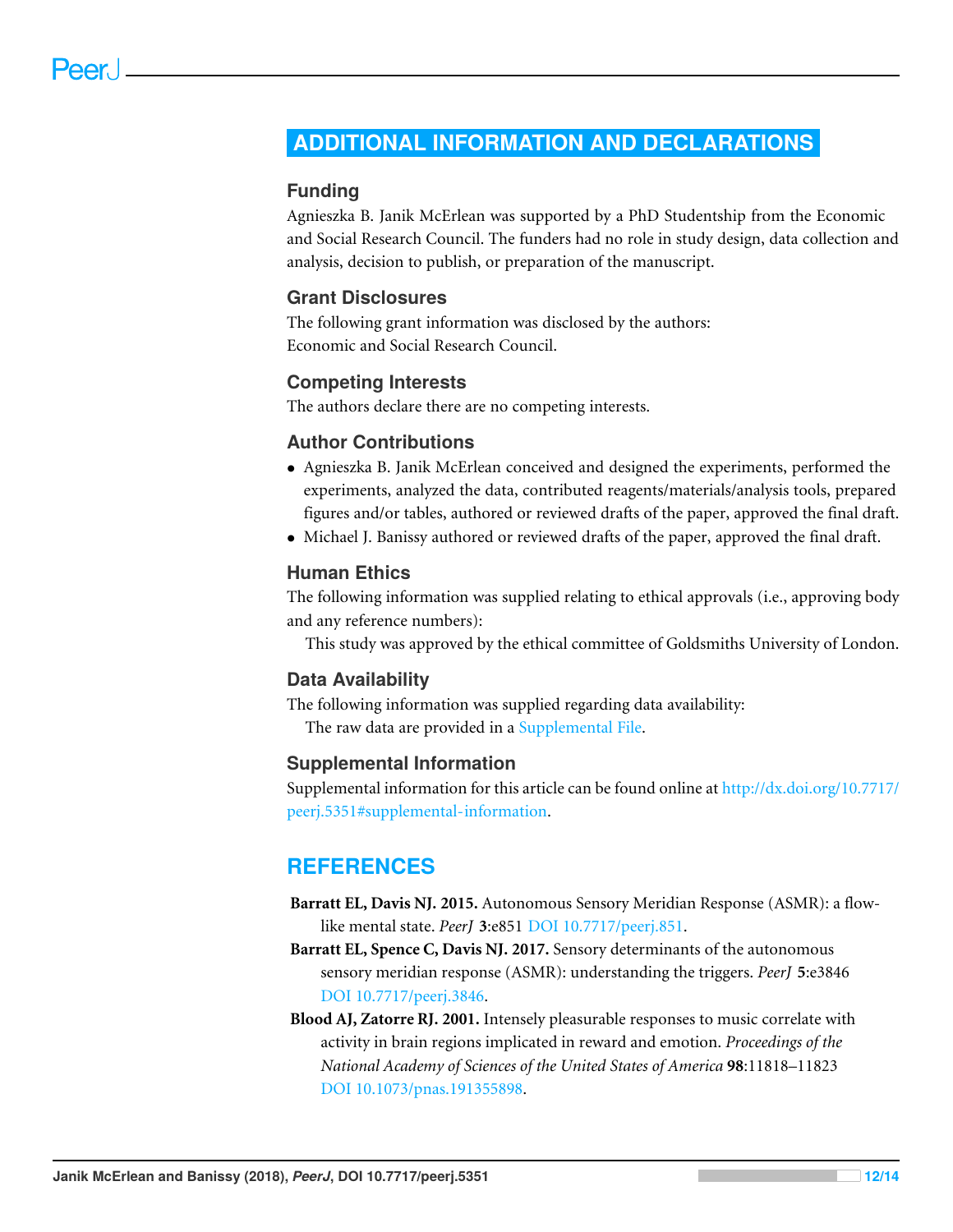- <span id="page-12-3"></span>**Cavanna AE, Seri S. 2015.** Misophonia: current perspectives. *Neuropsychiatric Disease and Treatment* **11**:2117–2123 [DOI 10.2147/NDT.S81438.](http://dx.doi.org/10.2147/NDT.S81438)
- <span id="page-12-10"></span>**Cohen Kadosh R, Henik A, Catena A, Walsh V, Fuentes LJ. 2009.** Induced cross-modal synaesthetic experience without abnormal neuronal connections. *Psychological Science* **20**:258–265 [DOI 10.1111/j.1467-9280.2009.02286.x.](http://dx.doi.org/10.1111/j.1467-9280.2009.02286.x)
- <span id="page-12-11"></span>**Critchley HD, Harrison NA. 2013.** Visceral influences on brain and behavior. *Neuron* **77**:624–638 [DOI 10.1016/j.neuron.2013.02.008.](http://dx.doi.org/10.1016/j.neuron.2013.02.008)
- <span id="page-12-8"></span>**Dovern A, Fink GR, Fromme ACB, Wohlschläger AM, Weiss PH, Riedl V. 2012.** Intrinsic network connectivity reflects consistency of synesthetic experiences. *Journal of Neuroscience* **32**:7614–7621 [DOI 10.1523/JNEUROSCI.5401-11.2012.](http://dx.doi.org/10.1523/JNEUROSCI.5401-11.2012)
- <span id="page-12-4"></span>**Edelstein M, Brang D, Rouw R, Ramachandran VS. 2013.** Misophonia: physiological investigations and case descriptions. *Frontiers in Human Neuroscience* **7**:296 [DOI 10.3389/fnhum.2013.00296.](http://dx.doi.org/10.3389/fnhum.2013.00296)
- <span id="page-12-6"></span>**Fredborg B, Clark J, Smith SD. 2017.** An examination of personality traits associated with Autonomous Sensory Meridian Response (ASMR). *Frontiers in Psychology* **8**:247 [DOI 10.3389/fpsyg.2017.00247.](http://dx.doi.org/10.3389/fpsyg.2017.00247)
- <span id="page-12-9"></span>**Grossenbacher PG, Lovelace CT. 2001.** Mechanisms of synesthesia: cognitive and physiological constraints. *Trends in Cognitive Sciences* **5**:36–41 [DOI 10.1016/S1364-6613\(00\)01571-0.](http://dx.doi.org/10.1016/S1364-6613(00)01571-0)
- <span id="page-12-5"></span>**Janik McErlean AB, Banissy MJ. 2017.** Assessing individual variation in personality and empathy traits in self-reported autonomous sensory meridian response. *Multisensory Research* **30**:601–613 [DOI 10.1163/22134808-00002571.](http://dx.doi.org/10.1163/22134808-00002571)
- <span id="page-12-0"></span>**Jastreboff MM, Jastreboff PJ. 2002.** Decreased sound tolerance and tinnitus retraining therapy (TRT). *Australian and New Zealand Journal of Audiology* **24**:74–81 [DOI 10.1375/audi.24.2.74.31105.](http://dx.doi.org/10.1375/audi.24.2.74.31105)
- <span id="page-12-1"></span>**Johnson PL, Webber TA, Wu MS, Lewin AB, Murphy TK, Storch EA. 2013.** When selective audiovisual stimuli become unbearable: a case series on pediatric misophonia. *Neuropsychiatry* **3(6)**:569–575 [DOI 10.2217/npy.13.70.](http://dx.doi.org/10.2217/npy.13.70)
- <span id="page-12-12"></span>**Kessler RC, Chiu WT, Demler O, Walters EE. 2005.** Prevalence, severity, and comorbidity of 12-month DSM-IV disorders in the National Comorbidity Survey Replication. *Archives of General Psychiatry* **62(6)**:617–627 [DOI 10.1001/archpsyc.62.6.617.](http://dx.doi.org/10.1001/archpsyc.62.6.617)
- <span id="page-12-13"></span>**Kessler RC, McGonagle KA, Zhao S, Nelson CB, Hughes M, Eshleman S, Wittchen HU, Kendler KS. 1994.** Lifetime and 12-month prevalence of DSM-III-R psychiatric disorders in the United States: results from the National Comorbidity Survey. *Archives of General Psychiatry* **51(1)**:8–19 [DOI 10.1001/archpsyc.1994.03950010008002.](http://dx.doi.org/10.1001/archpsyc.1994.03950010008002)
- <span id="page-12-2"></span>**Kumar S, Tansley-Hancock O, Sedley W, Winston JS, Callaghan MF, Allen M, Cope TE, Gander PE, Bamiou D, Griffith TD. 2017.** The brain basis for misophonia. *Current Biology* **27**:527–533 [DOI 10.1016/j.cub.2016.12.048.](http://dx.doi.org/10.1016/j.cub.2016.12.048)
- <span id="page-12-7"></span>**Murphy DL, Pickar D, Alterman IS. 1982.** Methods for the quantitative assessment of depressive and manic behavior. In: Burdock EI, Sudilovsku A, Gershon S, eds. *The behaviour of psychiatric patients: quantitative techniques for evaluation*. New York: Marcel Dekker, 335–392.